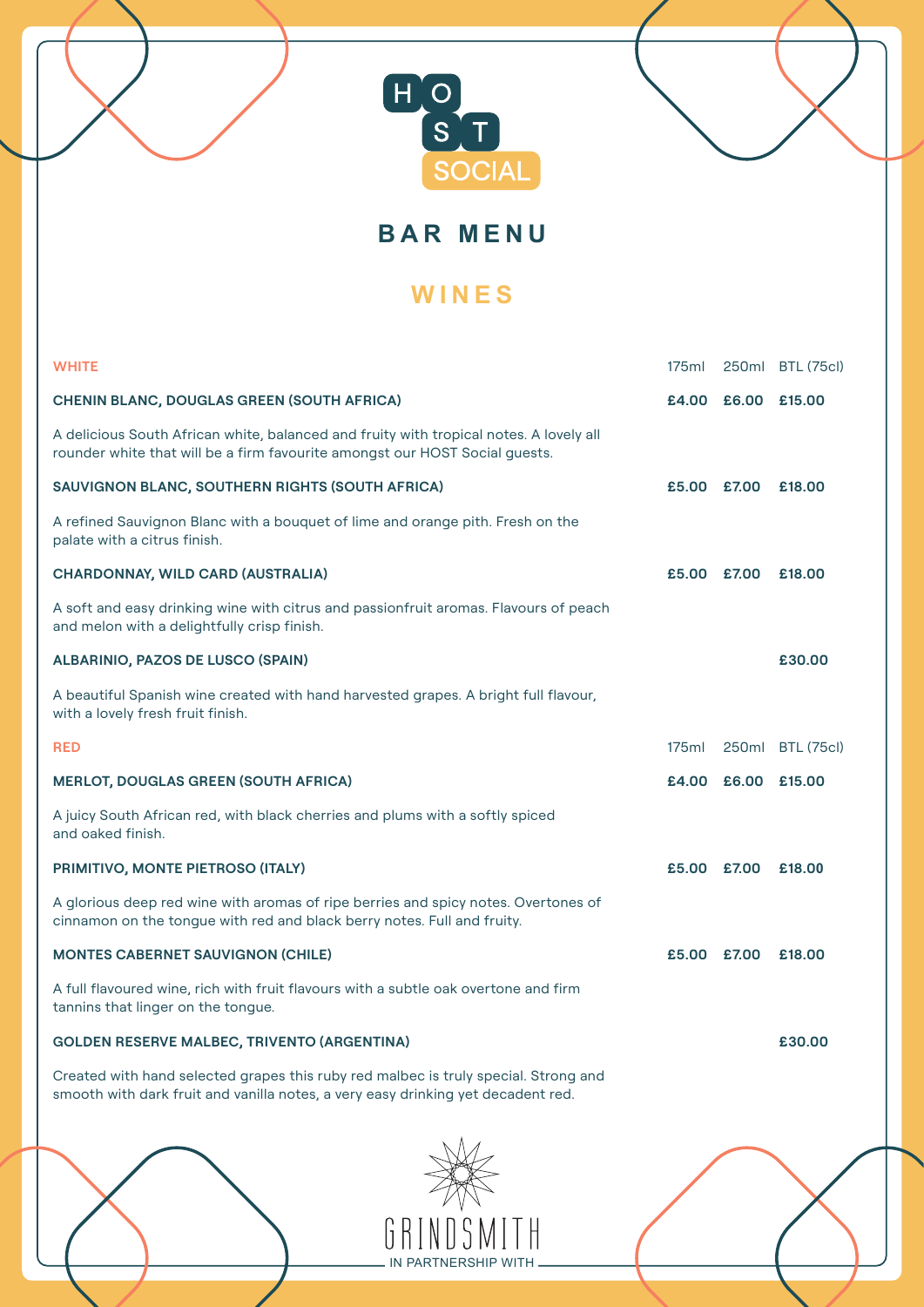



### **WINES**

| <b>ROSÈ</b>                                                                                                                                                                                                                                | 175ml |                    | 250ml BTL (75cl)  |
|--------------------------------------------------------------------------------------------------------------------------------------------------------------------------------------------------------------------------------------------|-------|--------------------|-------------------|
| <b>PINOTAGE ROSE - DOUGLAS GREEN (SOUTH AFRICA)</b>                                                                                                                                                                                        |       | £4.00 £6.00 £15.00 |                   |
| A modern take on a pink. Boasting an explosion of ripe and juicy berry flavours with<br>a crisp finish.                                                                                                                                    |       |                    |                   |
| <b>SANTA TRESCA ROSE (ITALY)</b>                                                                                                                                                                                                           |       |                    | £30.00            |
| A taste bud treat, this Italian rose blends beautiful fresh fruit tastes with a refreshing<br>acidity. Pretty much the taste of warm summer days.                                                                                          |       |                    |                   |
| <b>SPARKLING</b>                                                                                                                                                                                                                           |       | 250ml              | <b>BTL (75cl)</b> |
| <b>FOLINARI PROSECCO</b>                                                                                                                                                                                                                   |       | £4.50              | £21.00            |
| A straightforward and delicious sparkling wine made with Glera grapes.<br>Bright and crisp, with ripe fruits and subtly nutty notes.                                                                                                       |       |                    |                   |
| <b>PROSECCO - DI VALDOBBIADENE MASCHIO DEI CAVALIERI</b>                                                                                                                                                                                   |       |                    | £25.00            |
| A delicious Italian sparkling wine, light and bright with a fresh finish. Aromas of peach and<br>candied citrus with hints of pineapple. This prosecco works particularly well as a stand alone<br>drink or accompaniment to a light meal. |       |                    |                   |
| <b>GRUET BRUT CHAMPAGNE</b>                                                                                                                                                                                                                |       |                    | £55.00            |
| A full bodied Champagne made from Pinot Noir grapes. A crisp acidity on the tongue with<br>a lovely green apple aroma.                                                                                                                     |       |                    |                   |
| <b>LAURENT PERRIER CHAMPAGNE</b>                                                                                                                                                                                                           |       |                    | £60.00            |
| Made at one of the last family run Champagne houses, this beautifully balanced Champagne<br>has a delicate floral flavour.                                                                                                                 |       |                    |                   |
| <b>DESSERT WINES</b>                                                                                                                                                                                                                       |       |                    | 50ml glass        |
| <b>MUSCAT DE BEAUMSE DE VEINSE, M CHAPOUTIER (FRANCE)</b>                                                                                                                                                                                  |       |                    | £4.80             |

A golden dessert wine with aromas of candied fruits. Light floral flavours with tropical fruit sweetness.

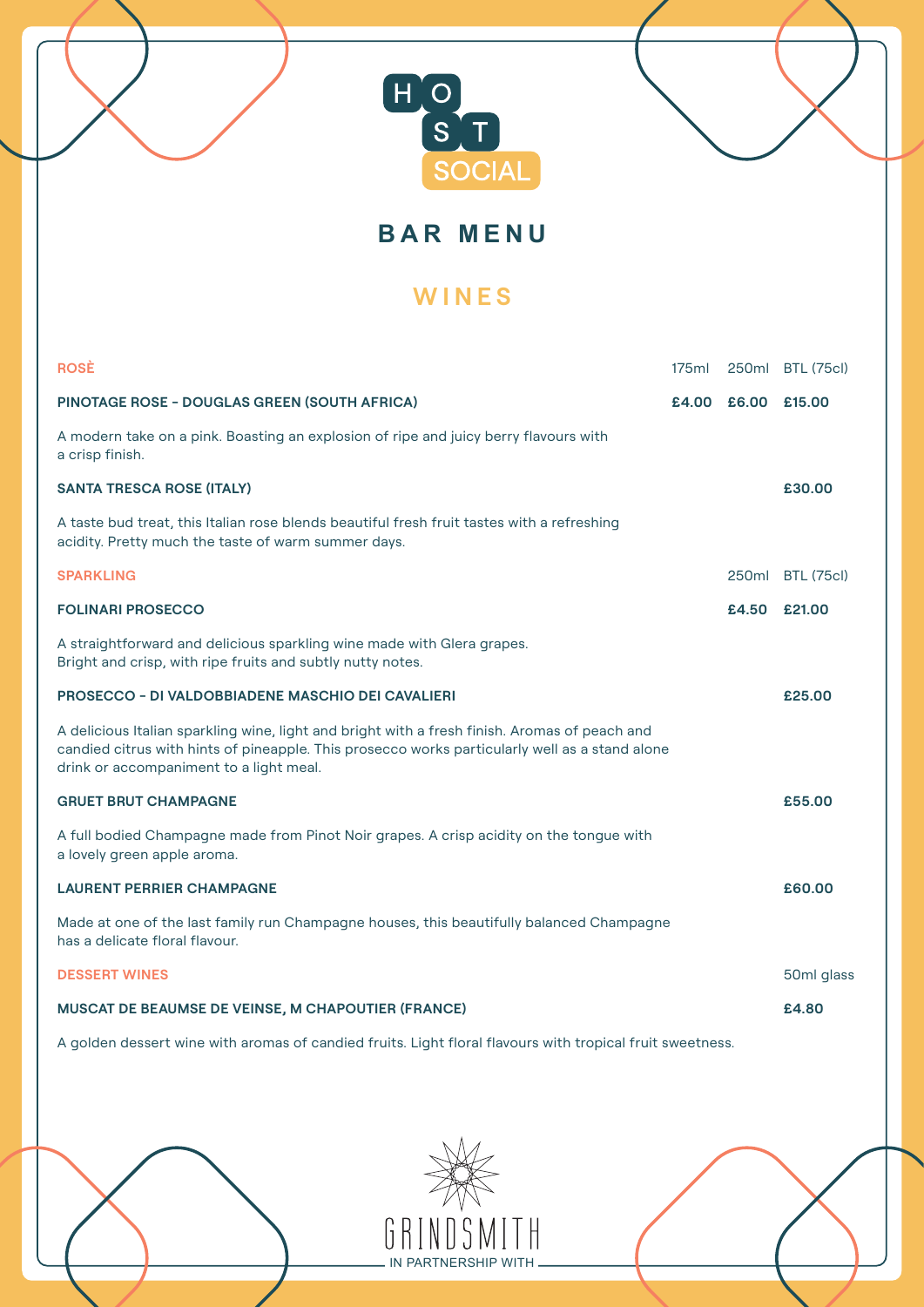

**BAR MENU**

## **WINES**

| <b>ALCOHOL FREE WINE</b>                                                                                                   |              |  |                    | 250ml BTL (75cl) |
|----------------------------------------------------------------------------------------------------------------------------|--------------|--|--------------------|------------------|
| <b>CABERNET SAUVIGNON, EISBERG</b>                                                                                         |              |  | £3.00 £5.00 £12.00 |                  |
| A fresh and fruity alcohol free cabernet sauvignon. Full of rich berry flavours with<br>a full body and smooth finish.     |              |  |                    |                  |
| <b>CHARDONNAY, EISBERG</b>                                                                                                 |              |  | £3.00 £5.00 £12.00 |                  |
| A citrusy alcohol free Chardonnay with hints of lemon, vanilla and fresh summer<br>fruits finishing with a honey sweetness |              |  |                    |                  |
|                                                                                                                            | <b>BEERS</b> |  |                    |                  |
| <b>LAGER</b>                                                                                                               |              |  |                    |                  |
| <b>LOST &amp; GROUNDED, HELLES</b>                                                                                         | 4.8% 440ml   |  |                    | £5.50            |
| <b>FLENSBURGER, PILSNER</b>                                                                                                | 4.8% 330ml   |  |                    | £4.00            |
| <b>ESTRELLA DAMM</b>                                                                                                       | 4.6% 330ml   |  | £3.50              |                  |
| <b>ALKOHOLFREI, VELTINS</b>                                                                                                | 0% 330ml     |  |                    | £3.00            |
| <b>PALE</b>                                                                                                                |              |  |                    |                  |
| <b>ATLANTIS PALE, NORTH BREWING CO</b>                                                                                     | 4.1% 330ml   |  |                    | £4.50            |
| <b>NANOBOT, BEAVERTOWN</b>                                                                                                 | 2.8% 330ml   |  |                    | £3.50            |
| MOSAIC GLUTEN FREE PALE, ARBOR ALES                                                                                        | 4% 568ml     |  |                    | £6.50            |
| <b>CIDER</b>                                                                                                               |              |  |                    |                  |
| <b>MEDIUM CIDER, HOGANS</b>                                                                                                | 5.4% 500ml   |  |                    | £5.00            |
| <b>WILD ELDER CIDER</b>                                                                                                    | 4% 500ml     |  |                    | £5.00            |
| <b>FRUITS AND STOUTS</b>                                                                                                   |              |  |                    |                  |
| <b>KRIEK CHERRY BEER, BOON</b>                                                                                             | 4% 375ml     |  |                    | £6.50            |
| <b>MONKS STOUT, BRASSERIE DUPONT</b>                                                                                       | 5.2% 330ml   |  |                    |                  |



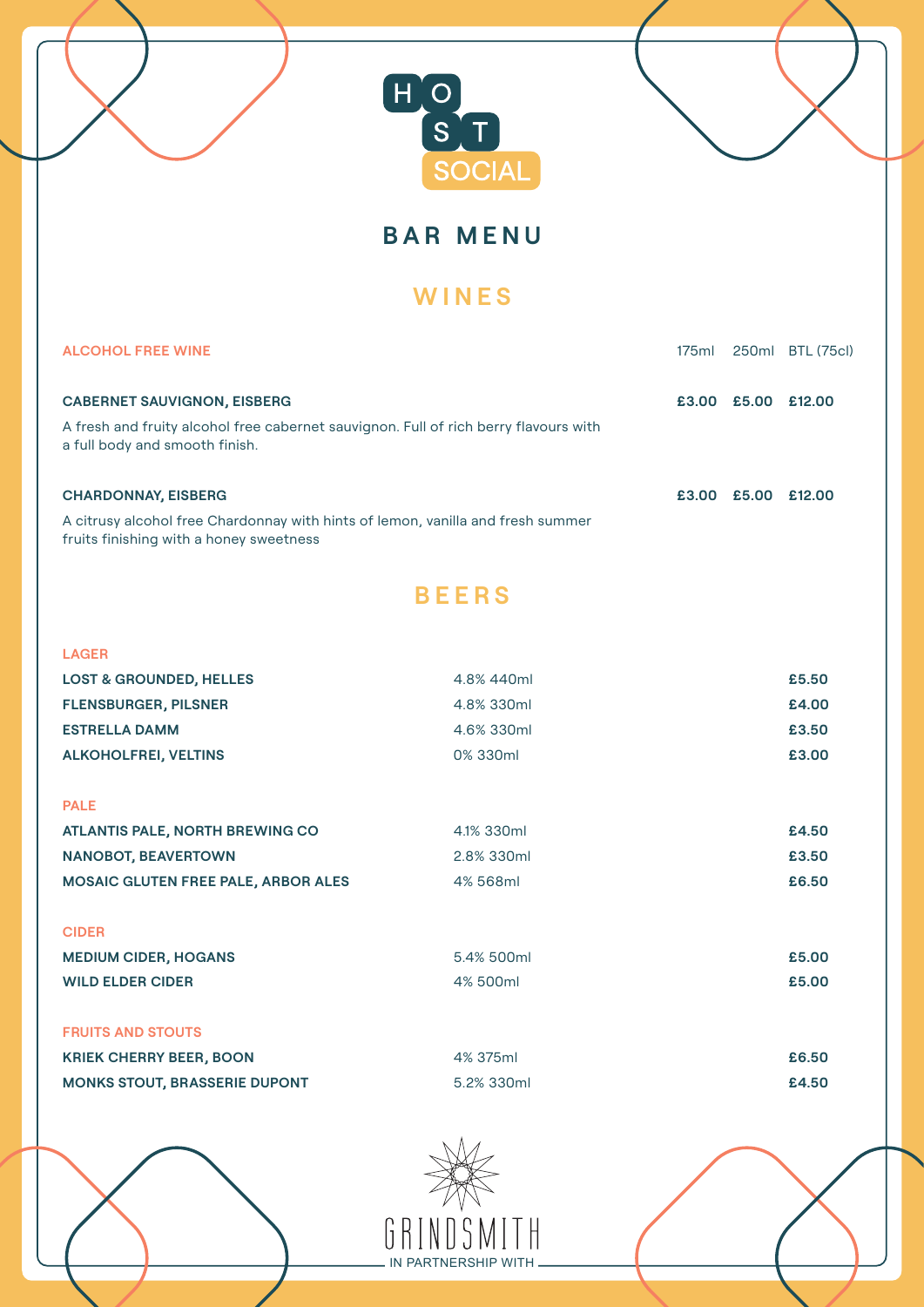



**BAR MENU**

### **SPIRITS**

| <b>GIN</b>                                    | 25ml         | <b>50ml</b>      |
|-----------------------------------------------|--------------|------------------|
| <b>PORTOBELLO ROAD</b>                        | £2.50        | £4.50            |
| <b>HENDRICKS</b>                              | £3.00 £5.00  |                  |
| <b>MANCHESTER RASPBERRY</b>                   | £4.00 £6.50  |                  |
| <b>GIN MARE</b>                               | £4.00 £6.50  |                  |
|                                               |              |                  |
| <b>VODKA</b>                                  | 25ml         | 50 <sub>ml</sub> |
| <b>FINLANDIA</b>                              | £2.50        | £4.50            |
| <b>MANCHESTER SPIRIT</b>                      | £4.00 £6.50  |                  |
| <b>ZUBROWKA BISON GRASS VODKA</b>             | £3.00 £5.00  |                  |
|                                               |              |                  |
| <b>WHISKY</b>                                 | 25ml         | 50 <sub>ml</sub> |
| <b>JAMESONS TRIPLE DISTILLED IRISH WHISKY</b> | £2.50        | £4.50            |
| <b>AUCHINTOASHAN AMERICAN OAK</b>             | £3.50        | £5.50            |
| <b>GLENFIDITCH 12 YEAR SPECIAL RESERVE</b>    | £4.50        | £7.00            |
|                                               |              |                  |
| <b>RUM</b>                                    | 25ml         | 50 <sub>ml</sub> |
| <b>BACARDI SPICED</b>                         | £2.75        | £4.75            |
| <b>HAVANNA CLUB ANEJO ESPECIAL</b>            | £2.75        | £4.75            |
| <b>HAVANNA CLUB 3 YEAR</b>                    | £2.75        | £4.75            |
|                                               |              |                  |
| <b>BATANGA- BLANCO TEQUILA</b>                | £3.50        | £5.50            |
|                                               |              |                  |
| <b>ANTIQUA SAMBUCA - WHITE CLASSIC</b>        | £3.50 £.5.50 |                  |